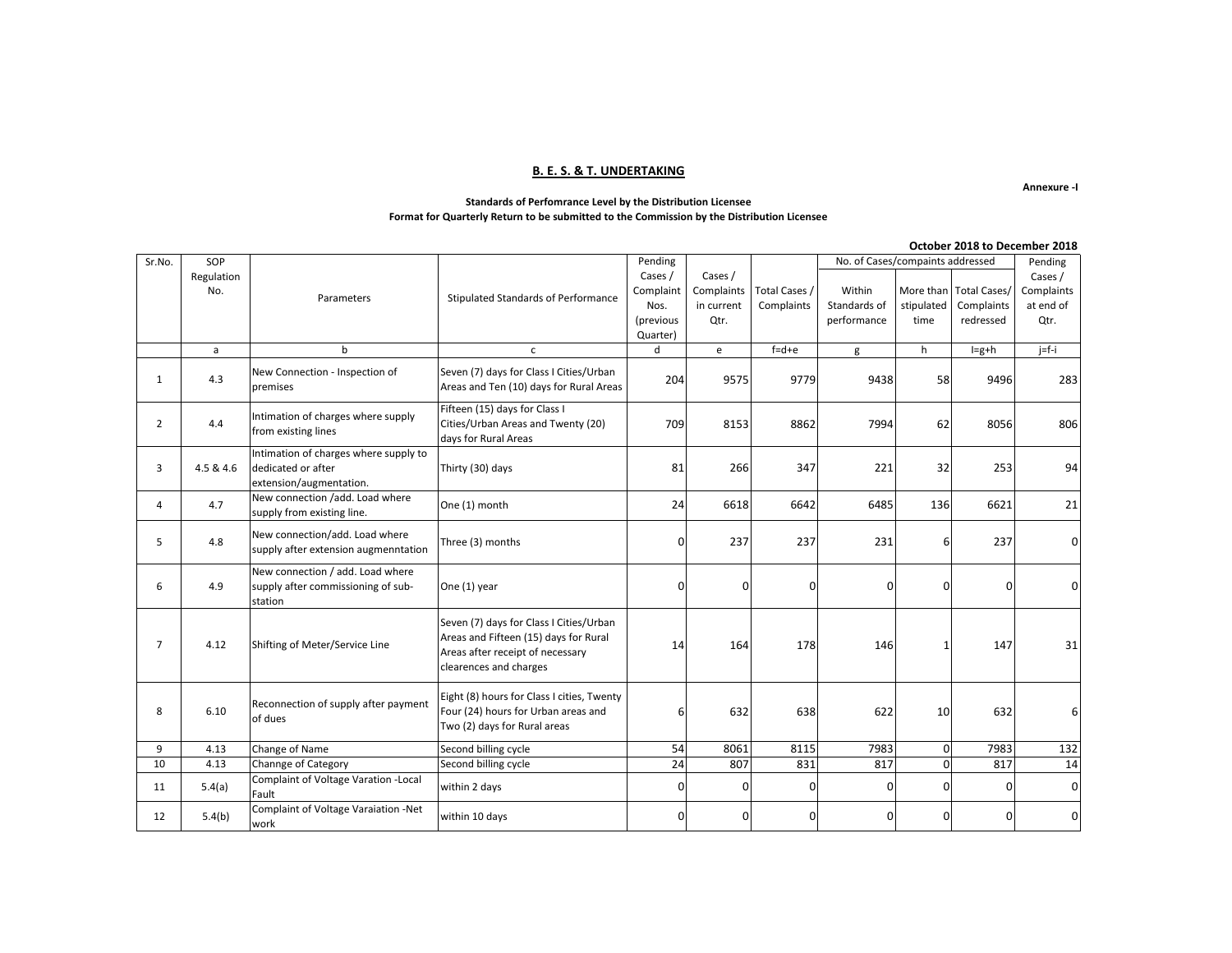**Annexure -I**

#### **Standards of Perfomrance Level by the Distribution Licensee Format for Quarterly Return to be submitted to the Commission by the Distribution Licensee**

|        |            |                                                                      |                                               |             |                |               |                                  |            |                        | October 2018 to December 2018 |
|--------|------------|----------------------------------------------------------------------|-----------------------------------------------|-------------|----------------|---------------|----------------------------------|------------|------------------------|-------------------------------|
| Sr.No. | SOP        |                                                                      |                                               | Pending     |                |               | No. of Cases/compaints addressed |            |                        | Pending                       |
|        | Regulation |                                                                      |                                               | Cases /     | Cases /        |               |                                  |            |                        | Cases /                       |
|        | No.        | Parameters                                                           | Stipulated Standards of Performance           | Complaint   | Complaints     | Total Cases / | Within                           |            | More than Total Cases/ | Complaints                    |
|        |            |                                                                      |                                               | Nos.        | in current     | Complaints    | Standards of                     | stipulated | Complaints             | at end of                     |
|        |            |                                                                      |                                               | (previous   | Qtr.           |               | performance                      | time       | redressed              | Qtr.                          |
|        |            |                                                                      |                                               | Quarter)    |                |               |                                  |            |                        |                               |
|        | a          | h                                                                    | $\mathsf{C}$                                  | $\mathbf d$ | e              | $f = d + e$   | g                                | h          | $I=g+h$                | $j=f-i$                       |
| 13     | 5.4(c)     | Complaints of Voltage Variation -<br>Expansion/augmentation required | within 120 days                               | $\Omega$    | 0              |               |                                  | n          |                        |                               |
|        |            |                                                                      | Three (3) hours for Class I cities, Four      |             |                |               |                                  |            |                        |                               |
| 14     | 6.1        | Fuse off call                                                        | (4) hours for Urban areas and Eighteen        | O           | 15980          | 15980         | 15960                            | 16         | 15976                  |                               |
|        |            |                                                                      | (18) hours for Rural areas                    |             |                |               |                                  |            |                        |                               |
|        |            |                                                                      | Four (4) hours for Class I cities, Six (6)    |             |                |               |                                  |            |                        |                               |
| 15     | 6.2        | Break down of Over head Line                                         | hours for Urban areas and Twenty Four         | $\Omega$    | $\overline{0}$ | $\Omega$      | U                                | n          | 0                      |                               |
|        |            |                                                                      | (24) hours for Rural areas                    |             |                |               |                                  |            |                        |                               |
|        |            |                                                                      |                                               |             |                |               |                                  |            |                        |                               |
|        |            |                                                                      | Eight (8) hours for Class I cities,           |             |                |               |                                  |            |                        |                               |
| 16     | 6.3        | Underground Cable fault                                              | Eighteen (18) hours for Urban areas           | $\Omega$    | 1723           | 1723          | 1698                             | 25         | 1723                   |                               |
|        |            |                                                                      | and Forty Eight (48) hours for Rural          |             |                |               |                                  |            |                        |                               |
|        |            |                                                                      | areas                                         |             |                |               |                                  |            |                        |                               |
|        |            |                                                                      | Eighteen (18) hours for Class I cities,       |             |                |               |                                  |            |                        |                               |
| 17     | 6.4        | <b>Transformer failure</b>                                           | Twenty Four (24) hours for Urban areas        | $\Omega$    | 3              | 3             | 3                                |            | 3                      |                               |
|        |            |                                                                      | and Forty Eight (48) hours for Rural<br>areas |             |                |               |                                  |            |                        |                               |
| 18     | 7.2        | <b>Meter Reading</b>                                                 | Once in every two months                      | 2189        | 3092567        | 3094756       | 3093609                          | $\Omega$   | 3093609                | 1147                          |
| 19     | 7.3        | Replacement of Faulty Meter                                          | Within subsequent billing cycle               | 1822        | 23925          | 25747         | 24148                            | $\Omega$   | 24148                  | 1599                          |
|        |            |                                                                      | Eighteen (18) hours for Class I cities,       |             |                |               |                                  |            |                        |                               |
|        |            |                                                                      | Twenty Four (24) hours for Urban areas        |             |                |               |                                  |            |                        |                               |
| 20     | 7.4        | Replacement of Burnt Meter                                           | and Forty Eight (48) hours for Rural          | $\Omega$    | 859            | 859           | 859                              |            | 859                    | U                             |
|        |            |                                                                      | areas                                         |             |                |               |                                  |            |                        |                               |
| 21     | 7.6,7.7    | <b>Billing Complaint</b>                                             | During subsequent billing cycle               | 2939        | 3347           | 6286          | 3040                             | 80         | 3120                   | 3166                          |
|        |            |                                                                      |                                               |             |                |               |                                  |            |                        |                               |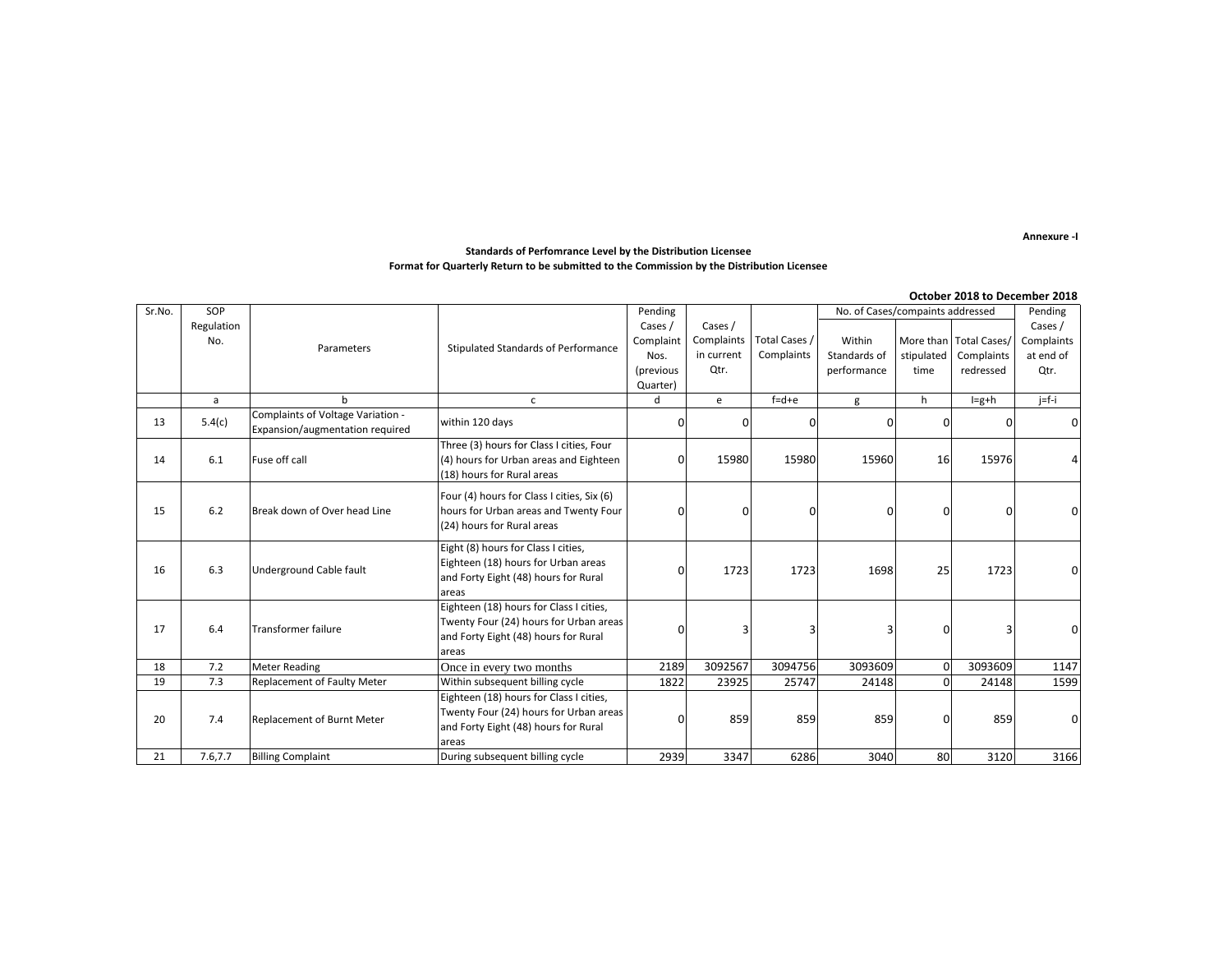# **B. E. S. & T. UNDERTAKING**

Annexure -II

Report of individual compolaints where Compensation has been paid

Format for quarterly return to be submitted to the Commissionby the Distribution Licensee

### **October 2018 to December 2018**

| Sr.N<br>о.     | Complaint<br>No. | Date of filing<br>complaint | Consumer No.   | Name and<br>address of<br>Consumer | Nature of<br>Complaint | Reference<br>Standard of<br>Performance | Amount of<br>Compensation<br>(Rs) | Date of payment<br>of Compensation<br>(DD/MM/YYYY) |
|----------------|------------------|-----------------------------|----------------|------------------------------------|------------------------|-----------------------------------------|-----------------------------------|----------------------------------------------------|
| $\mathbf{1}$   | $\overline{2}$   | 3                           | $\overline{a}$ | 5                                  | 6                      | 7                                       | 8                                 | 9                                                  |
| $\overline{2}$ |                  |                             |                |                                    |                        |                                         |                                   |                                                    |
| 3              |                  |                             |                |                                    |                        |                                         |                                   |                                                    |
| 4              |                  |                             |                |                                    | nil                    |                                         |                                   |                                                    |
| 5              |                  |                             |                |                                    |                        |                                         |                                   |                                                    |
| 6              |                  |                             |                |                                    |                        |                                         |                                   |                                                    |
| $\overline{7}$ |                  |                             |                |                                    |                        |                                         |                                   |                                                    |

NOTE -The report shall be prepared as per category of item for which the compensation is paid for non-observance of Standards of Performance